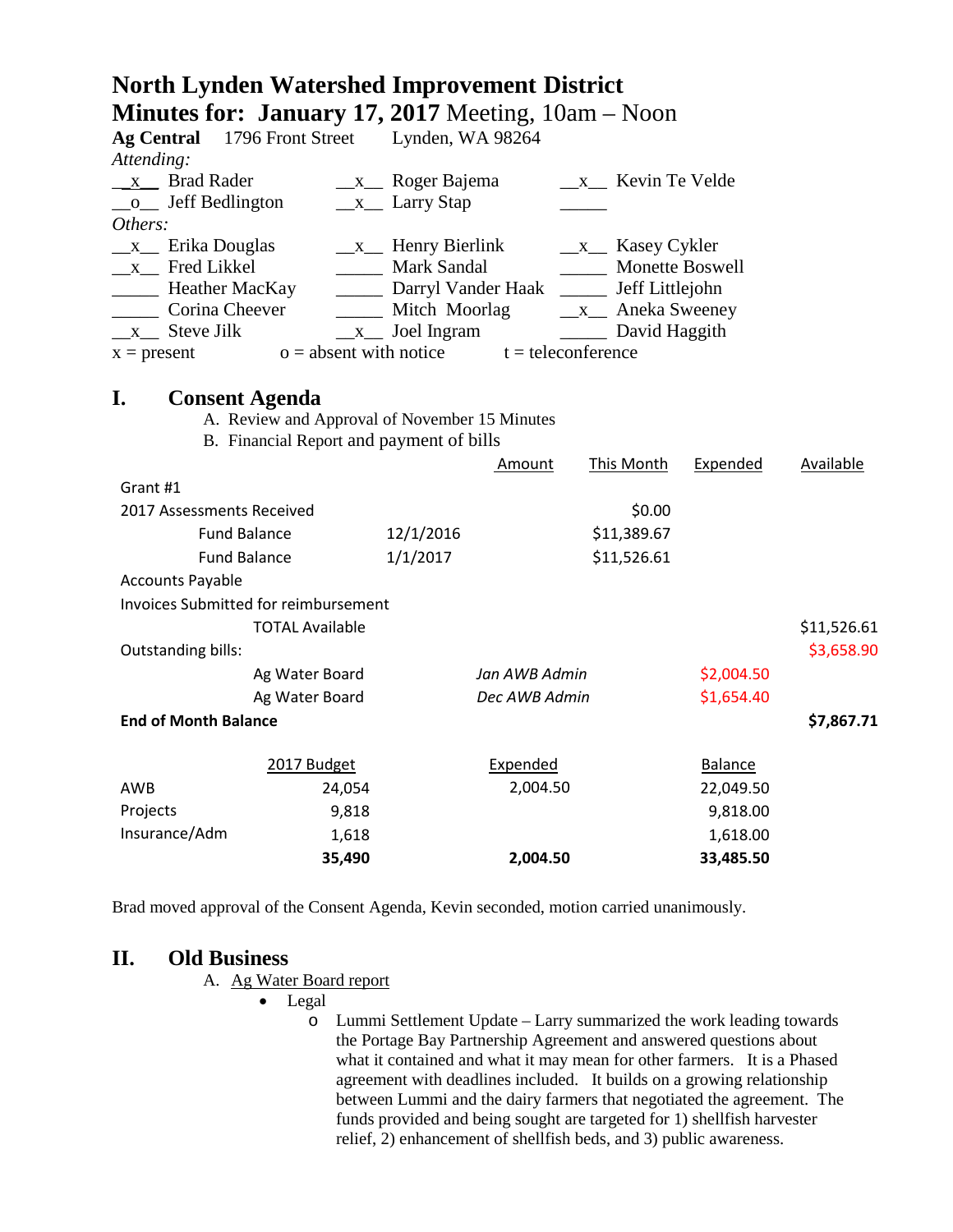# **IV. New Business**

- A. Ditch & Dike Maintenance
	- Mitigation work for Bender and Assink Road projects Brad has been in contact with Harlan at LCHS who believes he can supply a crew to plant. Likely in March or April. Aneka is checking on finding sources of funds to pay for the plants.
	- Ditch maintenance discussions with WDFW. Joel encouraged work towards completing an application for a 5-year Programmatic Drainage Permit. He noted that no mitigation is required for artificial channel maintenance but whenever fish presence is disturbed in a modified or natural channel mitigation and maintenance will be required. Dredging these channels will always require mitigation and sometimes mowing and spraying would too if it occurs when the flows are minimal and DO is affected. Mitigation is often tree planting but can also be culvert replacement, rerouting, and sediment control. He stressed the need to plan and budget for maintenance of mitigation projects as well.
	- Programmatic Drainage Permits WCD Grant application was not approved. A discussion with the Conservation District and Frank Corey is needed to see how a plan for identifying what ditches need attention, who is responsible for them, what permits are needed, and when work should occur. Fred will check with the CD about what it would cost the WID to obtain a bit of Frank's time.
	- The purpose and need for a Comprehensive Plan was discussed. The Board agreed that pulling all the information together was a needed exercise. It is important to get the information together to obtain the 5 year Programmable Permits so drainage can systematically occur. How to do that and how much energy and funding should be applied to this was less clear. Larry suggested that we must have most of this information in our original plan and the work provided in the Ag Watershed Project. Joel will evaluate the material and suggest how to move this information into an Agreement stage.
	- Aneka noted a Funding for Fish Friendly Culvert Workshop on February  $25<sup>th</sup>$ . 6-8 pm at the Lynden Library. Board members were encouraged to learn about how the WID might assist landowners with these projects.
- B. Water Quality
	- Water quality testing results Erica distributed the latest results. Most numbers were good but there were isolated areas of concern. There are occasional high spikes coming across the border. Erica noted that the County, State, and WID had sent letters of concern to BC. There is a group monitoring the streams in BC and an International Joint Task Force is being reformed to address this concern. A cross border meeting of farmers was suggested. Brad also alerted the Board to the Sumas WID plan to host a dairy lunch at Bob's in Sumas and have the maps and monitoring results displayed.
	- Marine results Fred reported the Portage bay numbers have been generally good. The May, 2014 high number has dropped of the running average which helps.
	- Monitoring site changes Erica has been asked about dropping sites where no issues have been detected. There are pluses and minuses to this as good samples allow us to tell a good story. But there may be time when the resources would be better used in some new sites.
	- ZAP machines are nearing installation on the River at Lynden's intake and on Fishtrap at the Kok Road bridge. Calibrations on the existing ZAP machine at the PUD's Ferndale intake are a work in progress.
	- Report on landowner contacts Fred contacted a landowner after the late November spikes. He is also working with landowner on Visser Road to track down potential unknown inputs.